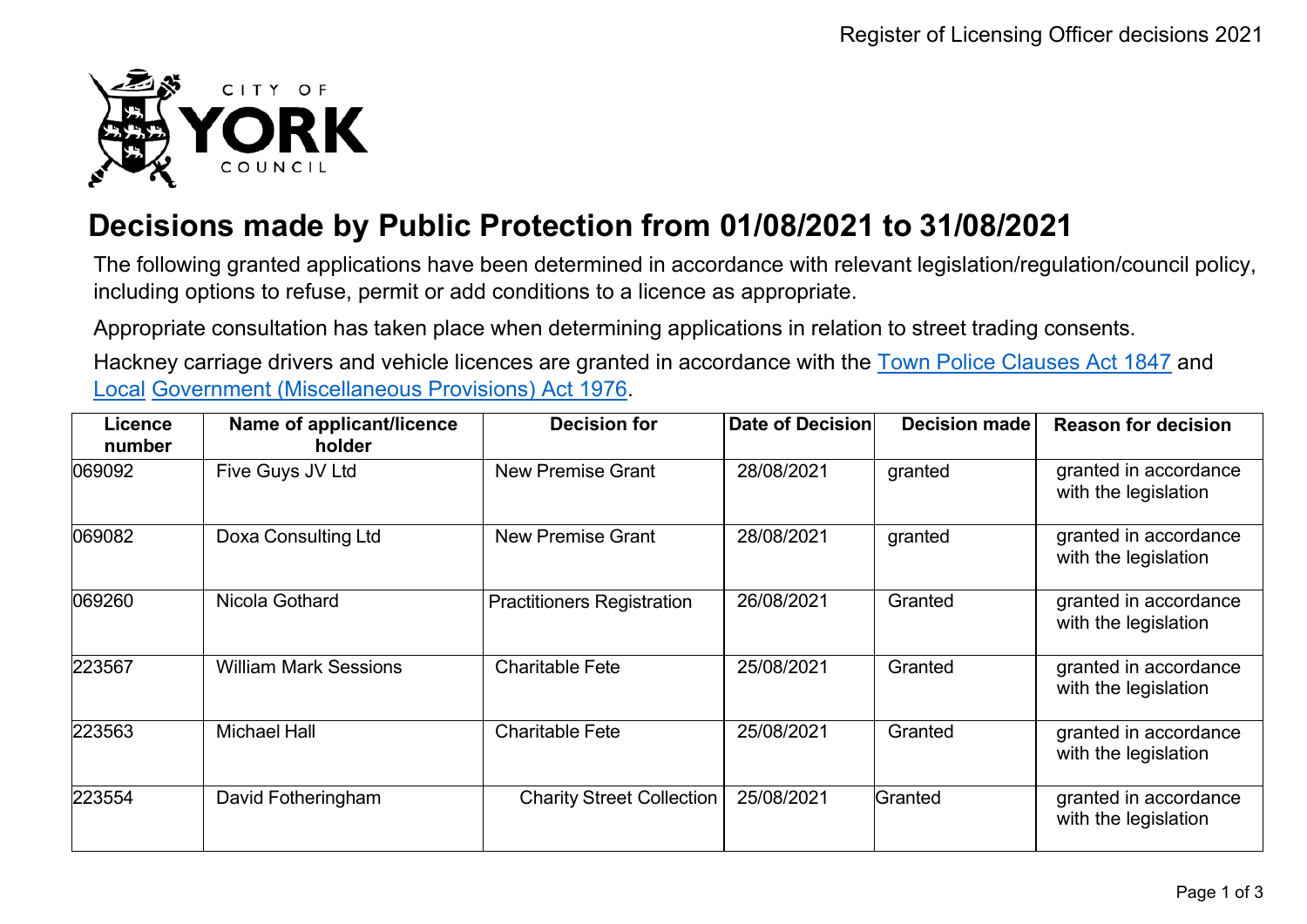Register of Licensing Officer decisions 2021

| <b>Licence</b><br>number | Name of applicant/licence<br>holder | <b>Decision for</b>          | <b>Date of Decision</b> | <b>Decision made</b> | <b>Reason for decision</b>                    |
|--------------------------|-------------------------------------|------------------------------|-------------------------|----------------------|-----------------------------------------------|
| 069021                   | <b>Small Batch</b>                  | <b>New Premise Grant</b>     | 17/08/2021              | Granted              | granted in accordance<br>with the legislation |
| 069015                   | 4 The Stonebow                      | <b>New Premise Grant</b>     | 17/08/2021              | Granted              | granted in accordance<br>with the legislation |
| 069000                   | 47a Crichton Avenue                 | <b>New Premise Grant</b>     | 16/08/2021              | Granted              | granted in accordance<br>with the legislation |
| 069230                   | William F Edwards                   | <b>Personal Licence</b>      | 19/08/2021              | Granted              | granted in accordance<br>with the legislation |
| 068572                   | <b>Iceland Foods Ltd</b>            | <b>Premises Licence</b>      | 14/08/2021              | Granted              | granted in accordance<br>with the legislation |
| 069227                   | <b>Philip Andrew Johnson</b>        | <b>Personal Licence</b>      | 19/08/2021              | Granted              | granted in accordance<br>with the legislation |
| 068889                   | Rosas Ltd                           | <b>New Premise Grant</b>     | 13/08/2021              | Granted              | granted in accordance<br>with the legislation |
| 223309                   | Philip Johnson                      | <b>Small Society Lottery</b> | 12/08/2021              | Granted              | granted in accordance<br>with the legislation |
| 223281                   | Paul Rodgers                        | <b>Charitable Fete</b>       | 11/08/2021              | Granted              | granted in accordance<br>with the legislation |
| 069098                   | Laura Masheder                      | <b>Small Society Lottery</b> | 09/08/2021              | Granted              | granted in accordance<br>with the legislation |
| 069080                   | <b>Emma Rafton</b>                  | <b>Personal Licence</b>      | 06/08/2021              | Granted              | granted in accordance<br>with the legislation |
| 069067                   | <b>Justin Edward Hill</b>           | <b>Personal Licence</b>      | 05/08/2021              | Granted              | granted in accordance<br>with the legislation |